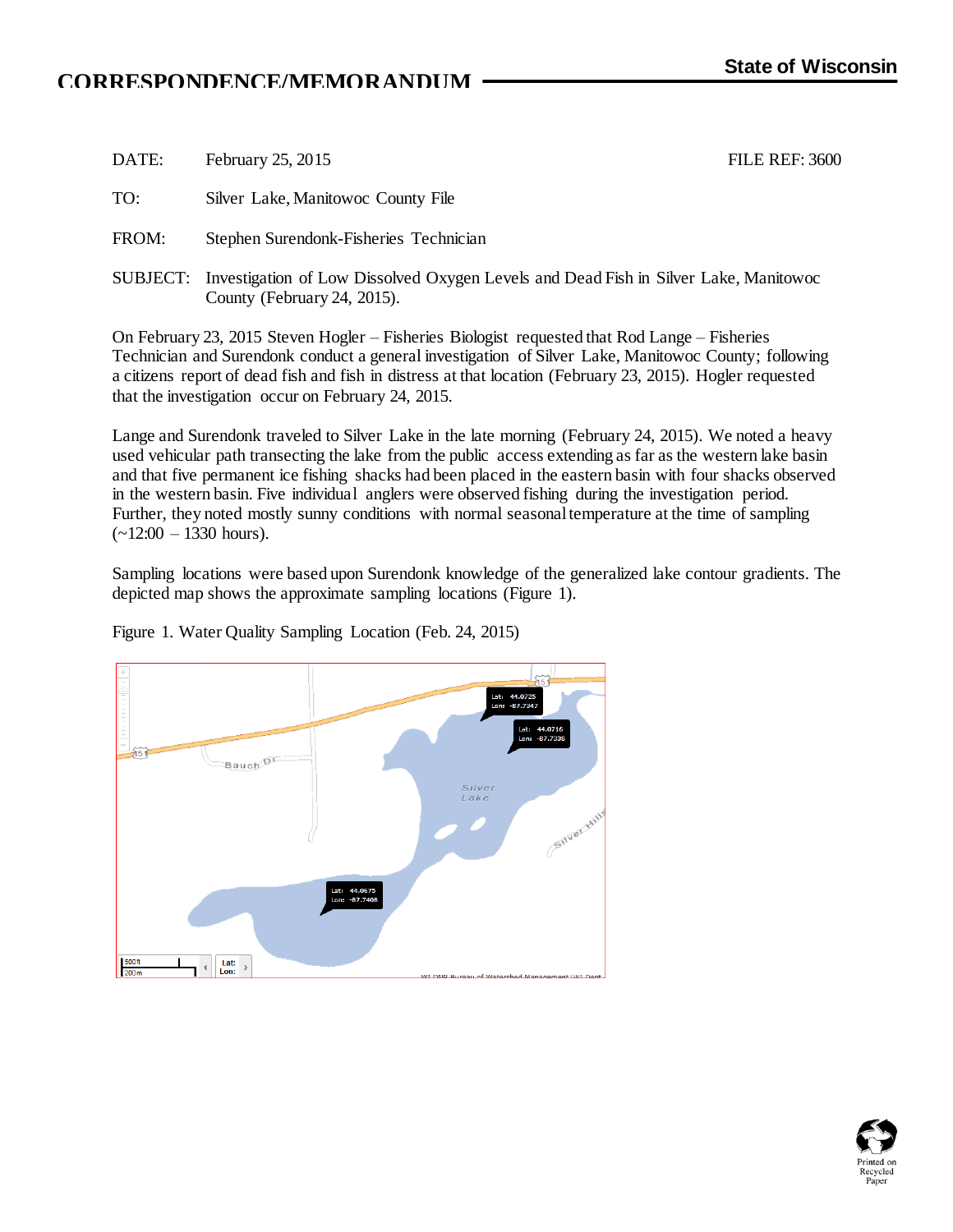Lange and Surendonk working in concert sampled at three locations and found the ice to be of uniform depth estimated at approximately 18 inches to 24 inches of depth and approximately three inches of hard packed snow was found on the ice surface. The three sampling locations showed similar low dissolved oxygen reading throughout the water column (Table 1- Table 3). Surendonk didn't note any abnormality associated with the water quality sampling effort (ex. distressed fish or odor).

( East Basin - Center) ( East Basin -North Shore)

-

| 44.0716 | -87.7338 | 44.0725 |
|---------|----------|---------|
|---------|----------|---------|

| 44.0725 | 87.7347 |
|---------|---------|
|         |         |

| Meter   | Degree C<br>Temp. | <b>Dissolved</b><br>Oxygen<br>Mg/L | Meter        | Degree<br>C Temp. | Dissolv<br>Oxyger<br>Mg/L |
|---------|-------------------|------------------------------------|--------------|-------------------|---------------------------|
| Surface | 1.1               | 0.84                               | Surface      | 0.4               | 2.20                      |
| 1       | 2.9               | 0.58                               | 1            | 2.7               | 0.78                      |
| 2       | 2.9               | 0.50                               | $\mathbf{2}$ | 2.9               | 0.56                      |
| 3       | 3.1               | 0.39                               | 3            | 3.1               | 0.45                      |
| 4       | 3.4               | 0.36                               | 4            | 3.3               | 0.37                      |
| 5       | 3.8               | 0.32                               | 5            | 3.4               | 0.33                      |
| 6       | 3.8               | 0.29                               | 5.5          | 3.6               | 0.28                      |
| 7       | 3.8               | 0.25                               |              |                   |                           |
|         |                   |                                    |              |                   |                           |

| Meter   | Degree<br>C Temp. | Dissolved<br>Oxygen<br>Mg/L |
|---------|-------------------|-----------------------------|
| Surface | 0.4               | 2.20                        |
| 1       | 2.7               | 0.78                        |
| 2       | 2.9               | 0.56                        |
| 3       | 3.1               | 0.45                        |
| 4       | 3.3               | 0.37                        |
| 5       | 3.4               | 0.33                        |
| 5.5     | 3.6               | 0.28                        |
|         |                   |                             |

( West Basin - Center) 44.0675 -87.7408

| Meter          | Degree C<br>Temp. | <b>Dissolved</b><br>Oxygen<br>Mg/L |
|----------------|-------------------|------------------------------------|
| Surface        | 0.3               | 1.50                               |
| 1              | 1.9               | 0.95                               |
| $\overline{2}$ | 2.8               | 0.70                               |
| 3              | 3.0               | 0.46                               |
| 4              | 3.1               | 0.34                               |
| 5              | 3.1               | 0.29                               |
| 6              | 3.1               | 0.25                               |
| 7              | 3.2               | 0.21                               |
| 8              | 3.4               | 0.19                               |

Table 3. Sample Location Three.

Table 1. Sample Location One. Table 2. Sample Location Two.